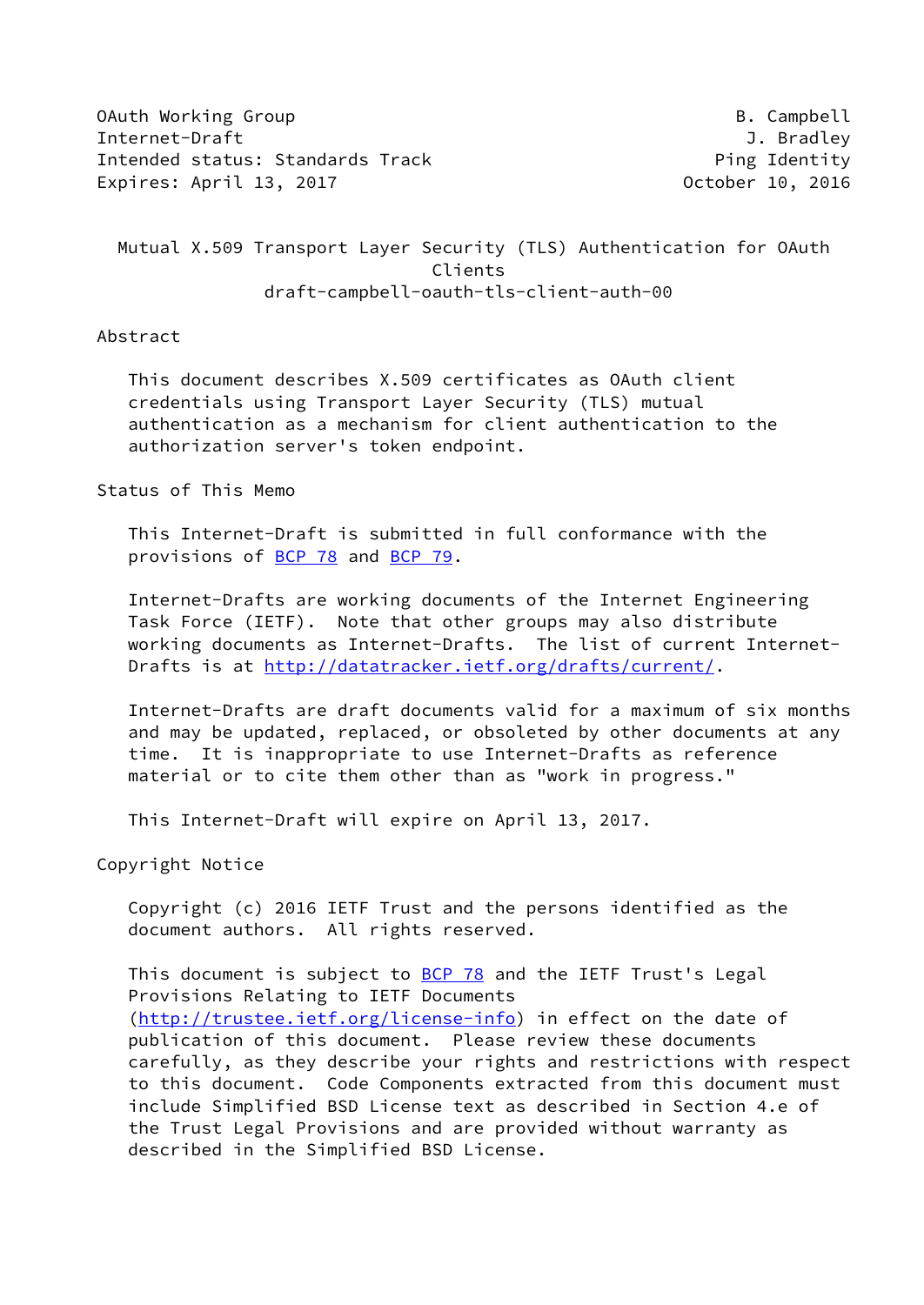<span id="page-1-1"></span>

| Internet-Draft |  | OAuth TLS Client Authentication | October 2016 |  |
|----------------|--|---------------------------------|--------------|--|
|                |  |                                 |              |  |

## Table of Contents

|                                                           | $\overline{2}$ |
|-----------------------------------------------------------|----------------|
| 1.1. Requirements Notation and Conventions $\cdots$       | $\overline{2}$ |
| Mutual TLS for Client Authentication                      | $\overline{2}$ |
| 3.                                                        | $\overline{3}$ |
| 4.                                                        | $\overline{3}$ |
| $4.1$ . Token Endpoint Authentication Method Registration | $\overline{3}$ |
| 4.1.1. Registry Contents                                  | $\overline{3}$ |
|                                                           | $\overline{3}$ |
| 5.1. TLS Versions and Best Practices                      | $\overline{3}$ |
| $5.2$ . Client Identity Binding                           | $\overline{4}$ |
|                                                           | $\overline{4}$ |
| 6.1. Normative References                                 | $\overline{4}$ |
| 6.2. Informative References                               | $\overline{4}$ |
| Appendix A. Acknowledgements                              | $\overline{5}$ |
|                                                           | $\overline{5}$ |
| Authors' Addresses                                        | $\overline{5}$ |
|                                                           |                |

## <span id="page-1-0"></span>[1](#page-1-0). Introduction

The OAuth 2.0 Authorization Framework [[RFC6749](https://datatracker.ietf.org/doc/pdf/rfc6749)] defines a shared secret method of client authentication but also allows for the definition and use of additional client authentication mechanisms when interacting with the authorization server's token endpoint. This document describes an additional mechanism of client authentication utilizing mutual TLS [\[RFC5246](https://datatracker.ietf.org/doc/pdf/rfc5246)] certificate-based authentication.

<span id="page-1-2"></span>[1.1](#page-1-2). Requirements Notation and Conventions

 The key words "MUST", "MUST NOT", "REQUIRED", "SHALL", "SHALL NOT", "SHOULD", "SHOULD NOT", "RECOMMENDED", "NOT RECOMMENDED", "MAY", and "OPTIONAL" in this document are to be interpreted as described in [RFC](https://datatracker.ietf.org/doc/pdf/rfc2119) [2119](https://datatracker.ietf.org/doc/pdf/rfc2119) [\[RFC2119](https://datatracker.ietf.org/doc/pdf/rfc2119)].

<span id="page-1-3"></span>[2](#page-1-3). Mutual TLS for Client Authentication

 The following section defines, as an extension of OAuth 2.0, Section [2.3 \[RFC6749\]](https://datatracker.ietf.org/doc/pdf/rfc6749#section-2.3), the use of mutual TLS as client credentials. OAuth 2.0 requires that access token requests by the client to the token endpoint use TLS. In order to utilize TLS for client authentication, the TLS connection MUST have been established or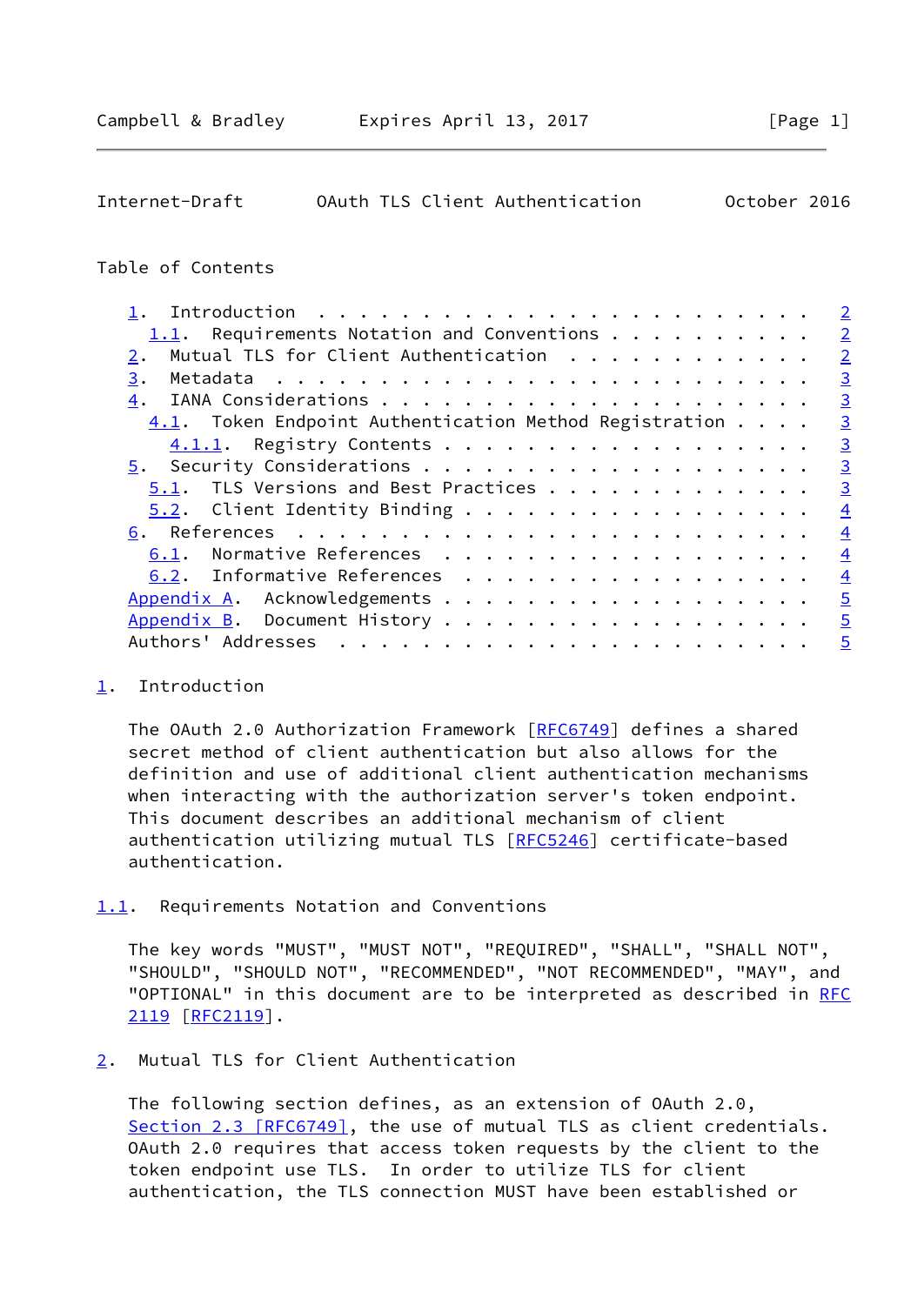reestablished with mutual X.509 certificate authentication (i.e. the Client Certificate and Certificate Verify messages are sent during the TLS Handshake [[RFC5246](https://datatracker.ietf.org/doc/pdf/rfc5246)]).

| Campbell & Bradley | Expires April 13, 2017 | [Page 2] |
|--------------------|------------------------|----------|
|                    |                        |          |

<span id="page-2-1"></span>Internet-Draft OAuth TLS Client Authentication October 2016

 For all access token requests to the token endpoint, regardless of the grant type used, the client MUST include the "client\_id" parameter, described in OAuth 2.0, Section [2.2 \[RFC6749\].](https://datatracker.ietf.org/doc/pdf/rfc6749#section-2.2) The presence of the "client\_id" parameter enables the authorization server to easily identify the client independently from the content of the certificate and allows for trust models to vary as appropriate for a given deployment. The authorization server can locate the client configuration by the client identifier and check the certificate presented in the TLS Handshake against the expected credentials for that client.

# <span id="page-2-0"></span>[3](#page-2-0). Metadata

 The value "tls\_client\_auth" is used to indicate mutual TLS as an authentication method to the token endpoint for the "token\_endpoint\_auth\_methods\_supported" client metadata field defined in [\[RFC7591\], Section](https://datatracker.ietf.org/doc/pdf/rfc7591#section-2) 2.

 The same "tls\_client\_auth" value can also indicate server support for mutual TLS as a client authentication method in authorization server metadata such as  $[OpenID.Discovery]$  $[OpenID.Discovery]$  and  $[I-D.iett-eault-discovery]$ .

- <span id="page-2-2"></span>[4](#page-2-2). IANA Considerations
- <span id="page-2-3"></span>[4.1](#page-2-3). Token Endpoint Authentication Method Registration

 This specification requests registration of the following value in the IANA "OAuth Token Endpoint Authentication Methods" registry [\[IANA.OAuthTEAuthnMeths](#page-4-6)] established by [\[RFC7591](https://datatracker.ietf.org/doc/pdf/rfc7591)].

<span id="page-2-4"></span>[4.1.1](#page-2-4). Registry Contents

- o Token Endpoint Authentication Method Name: "tls\_client\_auth"
- o Change Controller: IESG
- o Specification Document(s): [[ this specification ]]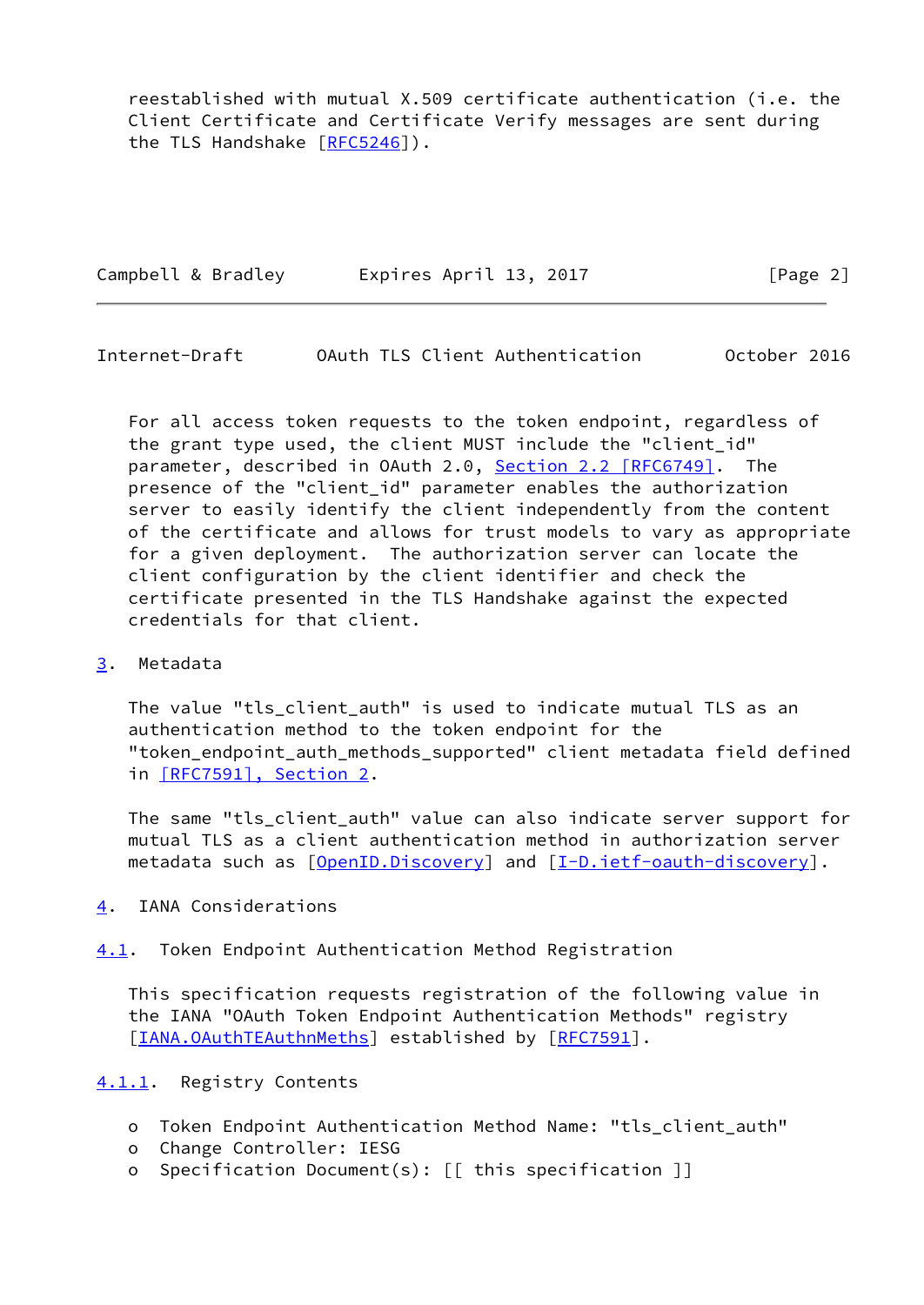### <span id="page-3-0"></span>[5](#page-3-0). Security Considerations

<span id="page-3-1"></span>[5.1](#page-3-1). TLS Versions and Best Practices

TLS 1.2 [\[RFC5246](https://datatracker.ietf.org/doc/pdf/rfc5246)] is cited in this document because, at the time of writing, it is latest version that is widely deployed. However, this document is applicable with other TLS versions supporting certificate-based client authentication. Implementation security considerations for TLS, including version recommendations, can be found in Recommendations for Secure Use of Transport Layer Security (TLS) and Datagram Transport Layer Security (DTLS) [[BCP195](#page-3-6)].

| Campbell & Bradley | Expires April 13, 2017 | [Page 3] |
|--------------------|------------------------|----------|
|--------------------|------------------------|----------|

<span id="page-3-3"></span>Internet-Draft OAuth TLS Client Authentication October 2016

### <span id="page-3-2"></span>[5.2](#page-3-2). Client Identity Binding

 No specifc method of binding a certificate to a client identifier is prescribed by this document. However, some method should employed so that, in addition to proving possession of the private key corresponding to the certificate, the client identity is also bound to the certificate. One such binding would be to configure for the client a value that the certificate must contain in the subject field or the subjectAltName extension and possibly a restricted set of trust anchors. An alternative method would be to configure a public key for the client directly that would have to match the subject public key info of the certificate.

<span id="page-3-4"></span>[6](#page-3-4). References

<span id="page-3-5"></span>[6.1](#page-3-5). Normative References

- <span id="page-3-6"></span> [BCP195] Sheffer, Y., Holz, R., and P. Saint-Andre, "Recommendations for Secure Use of Transport Layer Security (TLS) and Datagram Transport Layer Security (DTLS)", [BCP 195,](https://datatracker.ietf.org/doc/pdf/bcp195) [RFC 7525](https://datatracker.ietf.org/doc/pdf/rfc7525), DOI 10.17487/RFC7525, May 2015, [<http://www.rfc-editor.org/info/bcp195>](http://www.rfc-editor.org/info/bcp195).
- [RFC2119] Bradner, S., "Key words for use in RFCs to Indicate Requirement Levels", [BCP 14](https://datatracker.ietf.org/doc/pdf/bcp14), [RFC 2119](https://datatracker.ietf.org/doc/pdf/rfc2119), DOI 10.17487/RFC2119, March 1997, <<http://www.rfc-editor.org/info/rfc2119>>.

[RFC5246] Dierks, T. and E. Rescorla, "The Transport Layer Security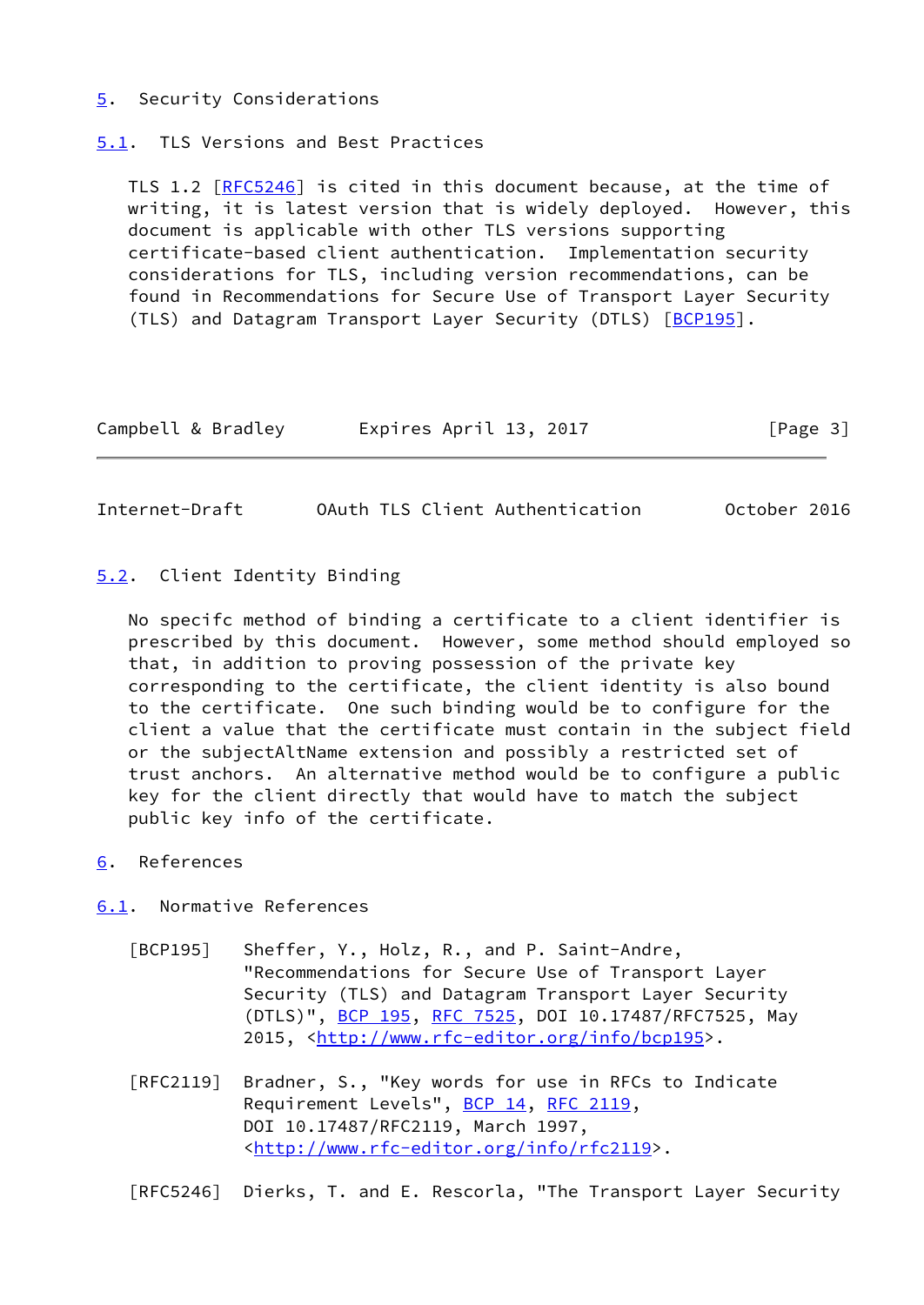(TLS) Protocol Version 1.2", [RFC 5246](https://datatracker.ietf.org/doc/pdf/rfc5246), DOI 10.17487/RFC5246, August 2008, <<http://www.rfc-editor.org/info/rfc5246>>.

 [RFC6749] Hardt, D., Ed., "The OAuth 2.0 Authorization Framework", [RFC 6749,](https://datatracker.ietf.org/doc/pdf/rfc6749) DOI 10.17487/RFC6749, October 2012, <<http://www.rfc-editor.org/info/rfc6749>>.

<span id="page-4-0"></span>[6.2](#page-4-0). Informative References

<span id="page-4-5"></span> [I-D.ietf-oauth-discovery] Jones, M., Sakimura, N., and J. Bradley, "OAuth 2.0 Authorization Server Metadata", [draft-ietf-oauth](https://datatracker.ietf.org/doc/pdf/draft-ietf-oauth-discovery-04) [discovery-04](https://datatracker.ietf.org/doc/pdf/draft-ietf-oauth-discovery-04) (work in progress), August 2016.

<span id="page-4-6"></span>[IANA.OAuthTEAuthnMeths]

 IANA, "OAuth Token Endpoint Authentication Methods", <[http://www.iana.org/assignments/oauth-parameters/](http://www.iana.org/assignments/oauth-parameters/oauth-parameters.xhtml#token-endpoint-auth-method) [oauth-parameters.xhtml#token-endpoint-auth-method>](http://www.iana.org/assignments/oauth-parameters/oauth-parameters.xhtml#token-endpoint-auth-method).

| Campbell & Bradley | Expires April 13, 2017 | [Page 4] |
|--------------------|------------------------|----------|
|                    |                        |          |

<span id="page-4-2"></span>

| Internet-Draft |  |  | OAuth TLS Client Authentication | October 2016 |  |
|----------------|--|--|---------------------------------|--------------|--|
|----------------|--|--|---------------------------------|--------------|--|

- <span id="page-4-4"></span> [OpenID.Discovery] Sakimura, N., Bradley, J., Jones, M., and E. Jay, "OpenID Connect Discovery 1.0", February 2014.
- [RFC7591] Richer, J., Ed., Jones, M., Bradley, J., Machulak, M., and P. Hunt, "OAuth 2.0 Dynamic Client Registration Protocol", [RFC 7591,](https://datatracker.ietf.org/doc/pdf/rfc7591) DOI 10.17487/RFC7591, July 2015, <<http://www.rfc-editor.org/info/rfc7591>>.

<span id="page-4-1"></span>[Appendix A.](#page-4-1) Acknowledgements

 Scott "not Tomlinson" Tomilson and Matt Peterson were involved in the original design and implementation work that informed the content of this document.

<span id="page-4-3"></span>[Appendix B.](#page-4-3) Document History

[[ to be removed by the RFC Editor before publication as an RFC ]]

-00

o Initial draft.